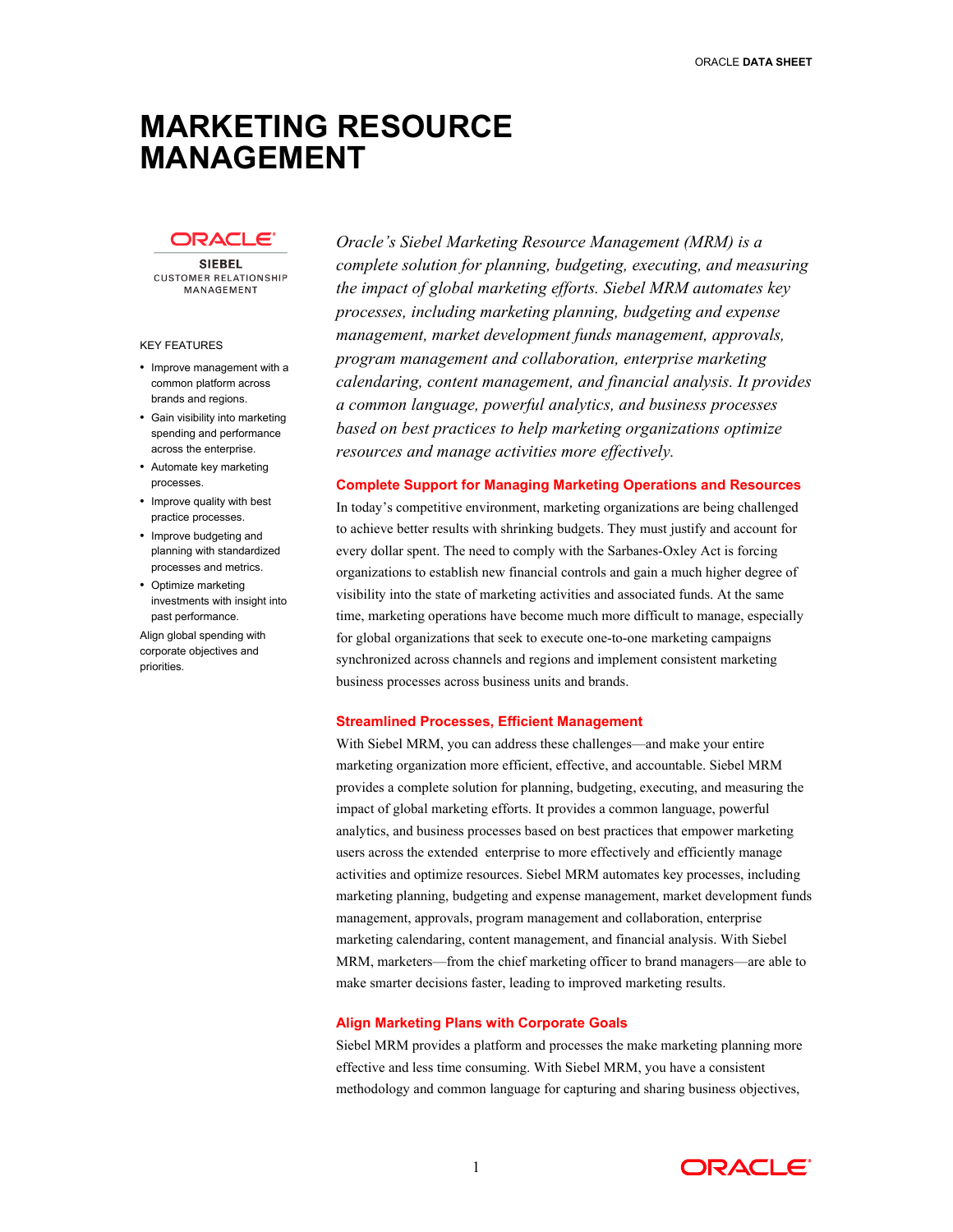plans, initiatives, and metrics across the enterprise. You gain visibility into the effectiveness of specific tactics and campaigns to support fact-based planning and resource allocation.

# **Improved Budgeting and Expense Management**

Siebel MRM enables you to plan and track financial resources and establish a structured approval process. With it, you can prepare and manage budget requests across different levels of the marketing hierarchy, including organization, plan, brand or product line, industry, and geography. It supports the full life cycle of marketing expenses—including tracking detailed line item expenses and generating purchase orders and invoices—so that you can track forecasted, committed, and actual costs at any budgetary level.

#### **Workflow-Driven Approvals and Activities**

With Siebel MRM, you can ensure that every marketing program and budget request is reviewed by the appropriate people. Using the application's approval workflow process, users can circulate, review, and approve important marketing items, including proposed marketing plans and tactics, budget requests, and marketing content. Marketing managers can easily submit items for review, forward items for feedback, and approve or decline requests.

#### **Improve Quality with Best Practices Repository**

Siebel MRM provides performance and activity templates that enable companies to capture and share marketing best practices. Using performance templates, you can implement a consistent set of performance metrics, making it easier to compare business benefits from different marketing tactics.

#### **Efficient Project Management and Collaboration**

Siebel MRM provides robust project management capabilities that help marketers ensure that tasks are captured and communicated to everyone who needs to see them and that critical deadlines are met. Siebel MRM project management supports the creation, organization, and sharing of project-related schedules, tasks, and resources.

# **Capable Content Management**

Siebel MRM Content Center provides extensive support for creating, managing, and distributing marketing content to employees, partners, and distributors. It provides a central, searchable repository for a range of multimedia content, including offers, brochures, catalogs, white papers, presentations, logos, competitive literature, and audio/video clips.

## **Fulfillment and Distribution Management**

Siebel MRM helps you get the right content to the right salesperson, channel partner, or customer. As a result, you'll reduce the waste associated with excess inventory and the fulfillment of marketing collateral.

# **Enterprise Marketing Calendar**

Using the Siebel MRM enterprise marketing calendar, users can easily gain visibility

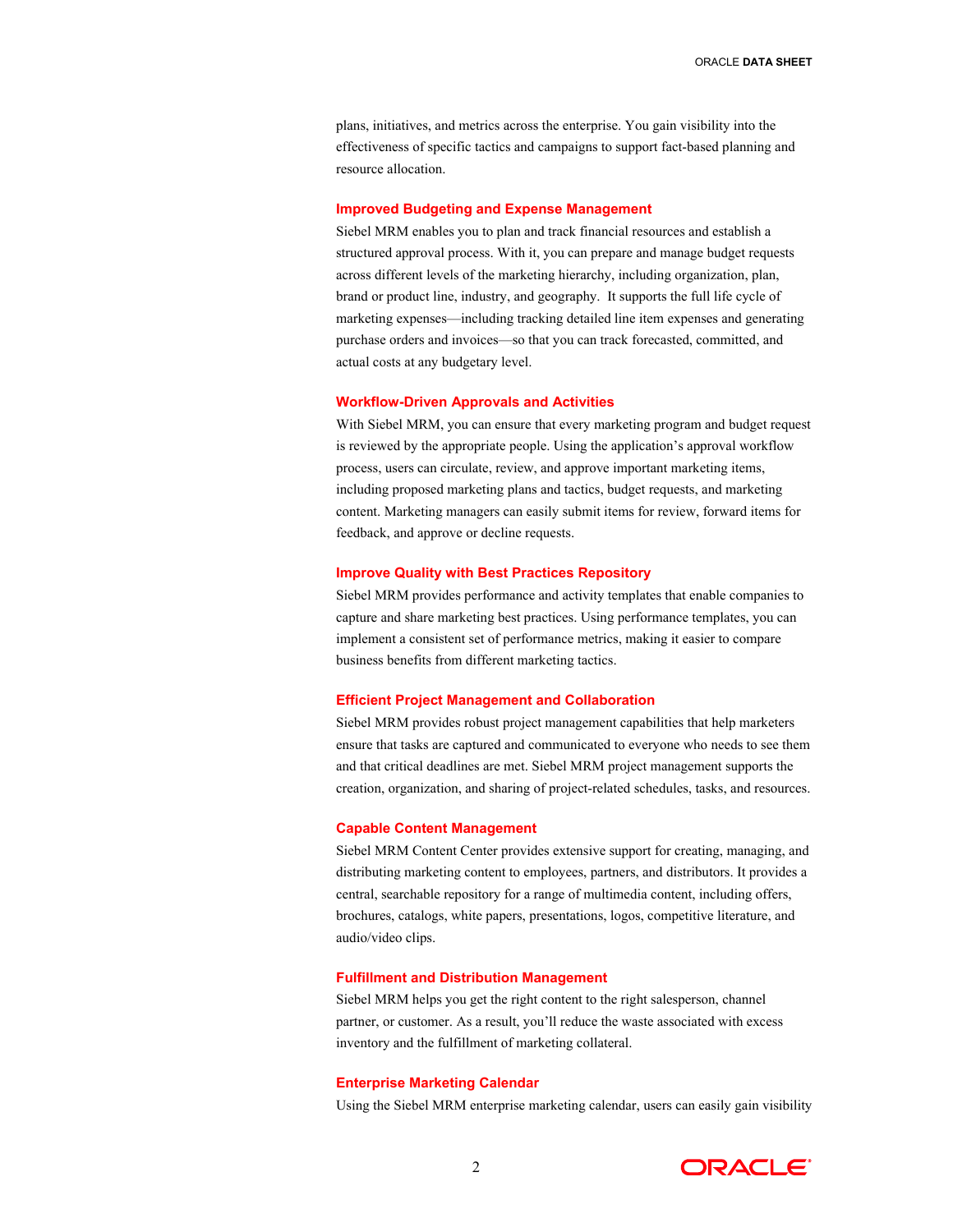into all of the marketing initiatives across the company or into a subset of initiatives based on visibility rules. At a glance, marketers can see the status of an initiative and, if desired, drill down to get more information.

# **Real-Time Financial Insight and Reporting**

Siebel MRM Analytics empowers all users in the marketing organization to be more effective by providing near real-time visibility into marketing performance and spending status through integrated analytic dashboards and reports that are tailored to their specific business needs. Users can also create proactive and scheduled analytic agents that automatically detect problems or opportunities, and immediately notify the appropriate person via the Web or wireless, voice, or mobile device.

# **Integration with Marketing Execution**

Siebel MRM is part of the Siebel Marketing Automation suite and is fully integrated with Siebel CRM applications and Siebel industry solutions. As a result, Siebel MRM provides a complete marketing platform that allows you to manage the entire marketing life cycle, from planning and customer segmentation to creation, execution, measurement, and refinement of marketing initiatives.

# **Superior Ease of Use**

Siebel MRM offers unique interactive assistance called "iHelp" that helps speed user training, increase user adoption, and enforce best practices. In addition, an embedded help window provides role-based, in-context, step-by-step instructions regarding how to perform common tasks, such as preparing a marketing plan or a budget request.

# **Collaboration with Third Parties**

Siebel MRM provides a Partner Portal to help manage key partners and agencies collaborating in the overall marketing process. By securely logging into the Partner Portal, partners can access pertinent documents and communications, ultimately increasing the effectiveness of their efforts. Access control ensures that partners only see information that is relevant to them.

# **Proven Architecture and Enterprise Application Integration**

Siebel MRM is built upon a proven, robust, and functionally complete application infrastructure. It can scale to meet the requirements of the largest and most demanding global implementations, including those that need to span multiple organizations, languages, and geographies.

Siebel MRM addresses the challenges today's marketers face with a complete solution that enables organizations to more effectively plan, budget, execute, and measure the impact of their global marketing efforts. With integrated analytical, collaborative, and operational marketing capabilities, it empowers you to optimize your marketing investments—and maximize results.